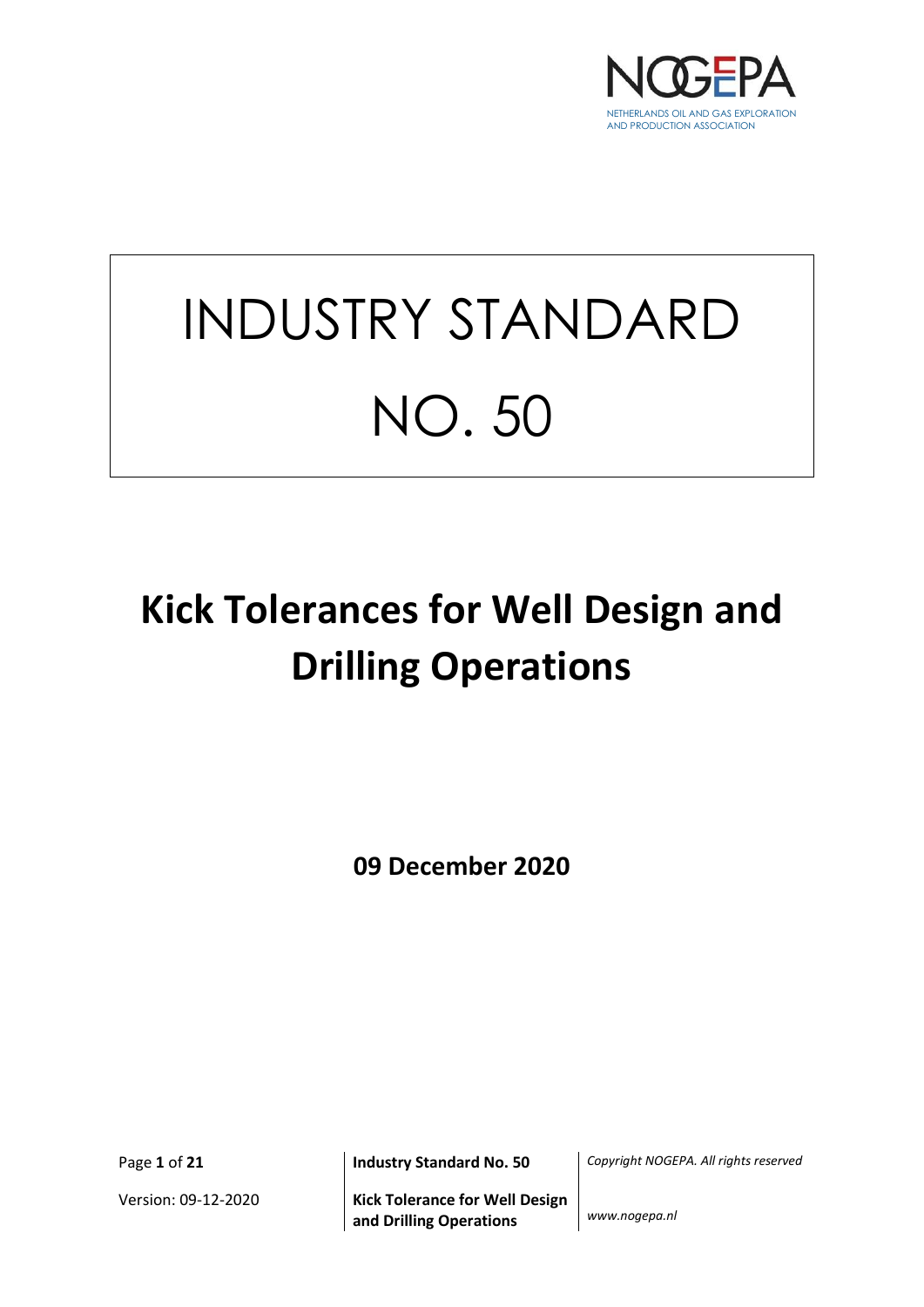

## Index

| 1.    |  |  |
|-------|--|--|
| 2.    |  |  |
| 2.1   |  |  |
| 2.2   |  |  |
| 3.    |  |  |
| 3.1   |  |  |
| 3.2   |  |  |
| 3.3   |  |  |
| 4.    |  |  |
| 4.1   |  |  |
| 4.2   |  |  |
| 4.3   |  |  |
| 4.4   |  |  |
| 5.    |  |  |
| 5.1   |  |  |
| 5.2   |  |  |
| 5.3   |  |  |
| 5.4   |  |  |
| 5.4.1 |  |  |
| 5.4.2 |  |  |
| 5.4.3 |  |  |
| 5.5   |  |  |
| 5.6   |  |  |

**Industry Standard No. 50** 

Copyright NOGEPA. All rights reserved

www.nogepa.nl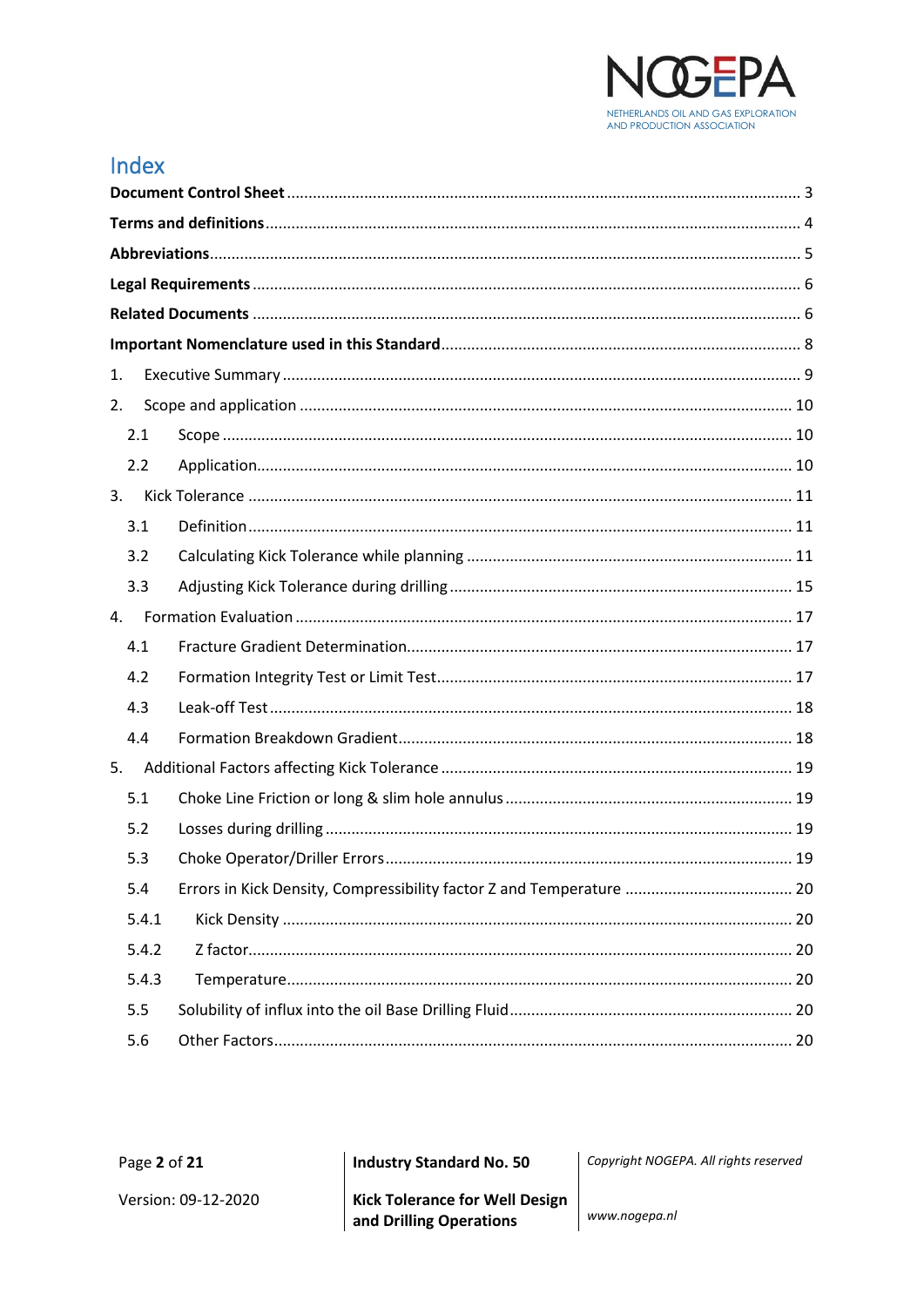

## <span id="page-2-0"></span>**Document Control Sheet**

| <b>Control Sheet</b>  |                                                                    |  |  |
|-----------------------|--------------------------------------------------------------------|--|--|
| Responsible Committee | <b>OPCOM</b>                                                       |  |  |
| Title Document (UK)   | Kick Tolerances for Well Design and Drilling Operations            |  |  |
| Type Document (UK)    | <b>Industry Standard</b>                                           |  |  |
| <b>Control Number</b> | 50                                                                 |  |  |
| <b>Control Status</b> | Controlled / Uncontrolled when printed                             |  |  |
| <b>Issue Status</b>   | This document has been published electronically on the NOGEPA      |  |  |
|                       | Website. In order to maintain this document as a" Controlled copy" |  |  |
|                       | any formal revisions will be published via this Website and should |  |  |
|                       | replace all previous issued revisions.                             |  |  |

| Document update timeframe | $\sim$<br>ت ب  |           |
|---------------------------|----------------|-----------|
| l C1 - 12 Months          | 24 Months<br>u | 36 Months |

| <b>Endorsed by</b>            |       |  |
|-------------------------------|-------|--|
| Health Safety and Environment | Name  |  |
| Committee                     | Date: |  |
|                               | Name  |  |
| Legal Committee               | Date: |  |
|                               | Name  |  |
| <b>Operations Committee</b>   | Date: |  |
| <b>Approved by</b>            |       |  |
|                               | Name  |  |
| <b>Executive Committee</b>    | Date: |  |

|     | <b>Revision History</b> |                                           |           |              |          |
|-----|-------------------------|-------------------------------------------|-----------|--------------|----------|
| Rev | Date                    | Description                               | Author    | Reviewed     | Approved |
| 0   | $6-9-2016$              | $1st$ issue                               | LvdP, CvO | GJ Windhorst | F. Weir  |
|     | 09-12-2020              | 3-Yearly update as per<br>document review | МM        | MdV          |          |
|     |                         |                                           |           |              |          |

This document will be controlled in accordance with the NOGEPA Industry Standard No. 80 on Standards and Document Control.

Page **3** of **21 Industry Standard No. 50** *Copyright NOGEPA. All rights reserved*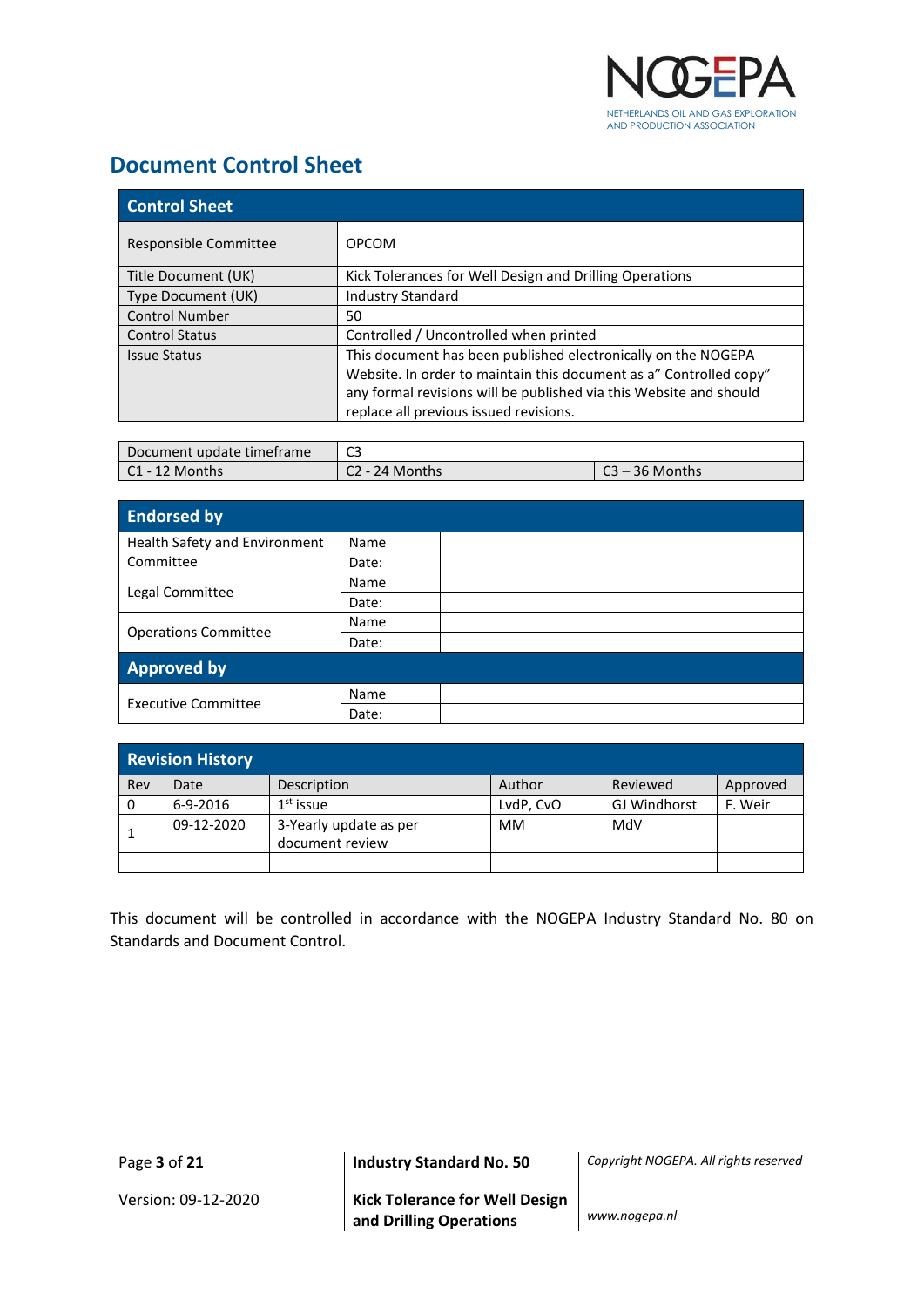

## <span id="page-3-0"></span>**Terms and definitions**

| A-annulus                                                   | means the annulus between the drill pipe, production or testing tubing<br>and the production casing.                                                                                                                                              |
|-------------------------------------------------------------|---------------------------------------------------------------------------------------------------------------------------------------------------------------------------------------------------------------------------------------------------|
| Competency                                                  | Means ability of an individual to do a job properly through a combination<br>of training, demonstrated skills and accumulated experience.                                                                                                         |
| Handover                                                    | means act or process of transferring responsibility for operating a well<br>from one competent party to another, including both custody to operate<br>(certificate) and the requisite data and documents which describe the<br>well construction. |
| <b>HPHT Well</b>                                            | means a well with an expected pore pressure exceeding a hydrostatic<br>gradient of 0.8 psi/ft (1.85SG) or requiring pressure control equipment<br>>10.000 psi and with a static BHT >149°C (300°F)                                                |
| <b>Kick Tolerance</b>                                       | See chapter 3.1                                                                                                                                                                                                                                   |
| <b>MAASP</b>                                                | means the greatest pressure that an annulus can contain, as measured<br>at the wellhead, without compromising the integrity of any element of<br>that annulus, including any exposed open-hole formations.                                        |
| Management of<br>Change                                     | a best practice that controls safety, health, and environmental risks and<br>hazards as they pertain to an organization's changes to its facilities,<br>operations, or personnel.                                                                 |
| Off-set Wells                                               | means existing wells, either producing or de-commissioned in the area,<br>the data package of which serve to arrive at an optimum well design.                                                                                                    |
| Pore Pressure                                               | means the pressure of a fluid in a permeable formation.                                                                                                                                                                                           |
| Reservoir                                                   | formation which<br>means the porous and<br>permeable<br>contains<br>hydrocarbons or water.                                                                                                                                                        |
| <b>Risk Assessment</b>                                      | means the systematic analysis of the risks from activities and a rational<br>evaluation of their significance by comparison against predetermined<br>standards, target risk levels or other risk criteria.                                        |
| SECE:<br>Safety<br>and<br>environmental critical<br>element | means part of the installation or plant that is essential to maintain the<br>safety and integrity of the installation.                                                                                                                            |
| <b>Surface Casing</b>                                       | means the casing which allows first installation of the BOP stack.                                                                                                                                                                                |
| (drilling) Kick                                             | Means an influx that has been caused by insufficient mud weight to<br>control the reservoir during drilling activities.                                                                                                                           |
| Swab Kick                                                   | Means an influx that has been caused by the dynamic effects of well<br>equipment during tripping activities.                                                                                                                                      |
| Well Integrity                                              | means the application of technical, operational and organizational<br>solutions to reduce risk of uncontrolled release of formation fluids and<br>well fluids throughout the life cycle of a well.                                                |

| Page 4 of 21        | Industry Standard No. 50              |
|---------------------|---------------------------------------|
| Version: 09-12-2020 | <b>Kick Tolerance for Well Design</b> |

Page **4** of **21 Industry Standard No. 50** *Copyright NOGEPA. All rights reserved*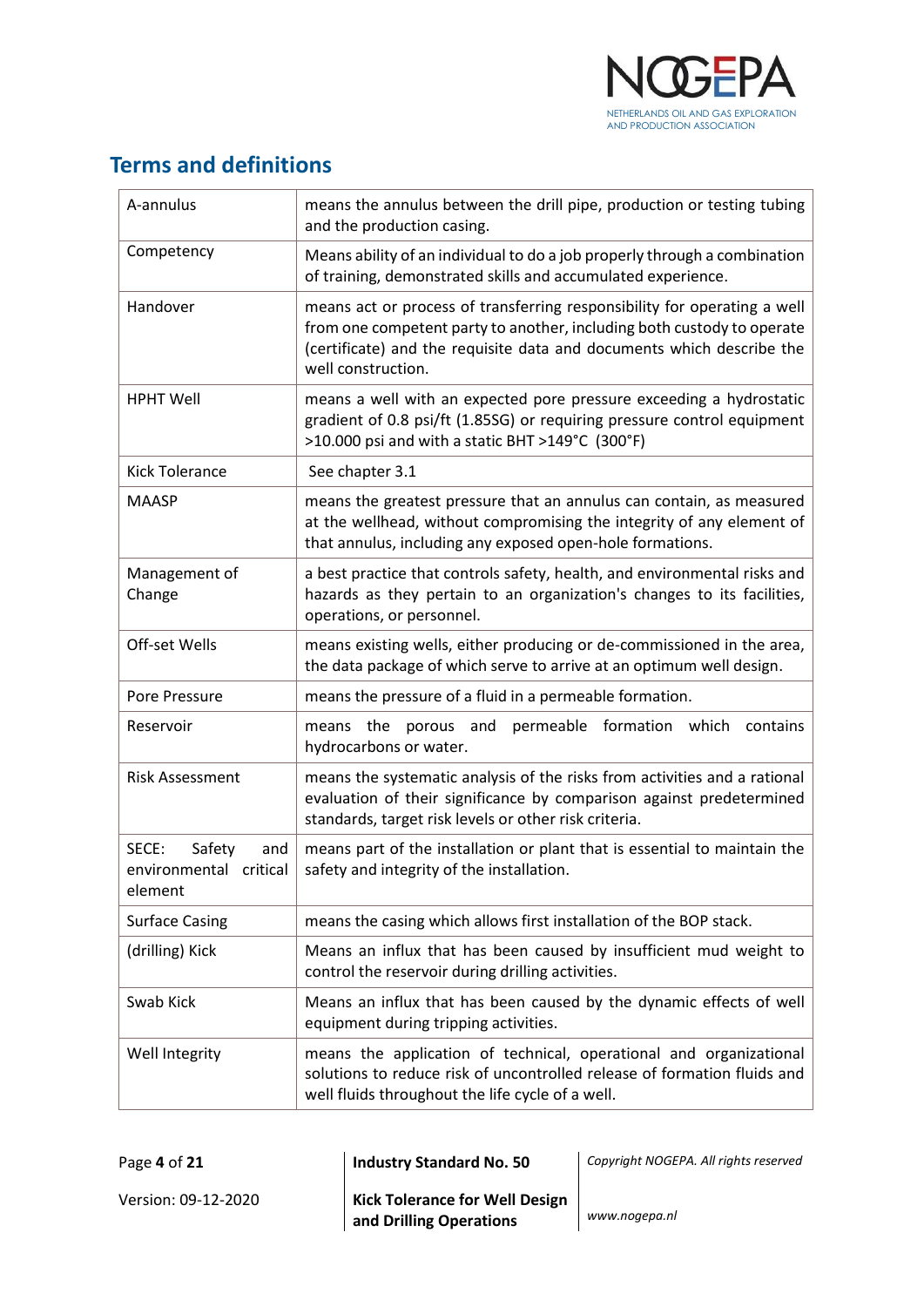

## <span id="page-4-0"></span>**Abbreviations**

| API          | American Petroleum Institute                             |
|--------------|----------------------------------------------------------|
| <b>BHA</b>   | <b>Bottom Hole Assembly</b>                              |
| <b>BHP</b>   | <b>Bottom Hole Pressure</b>                              |
| <b>BHT</b>   | <b>Bottom Hole Temperature</b>                           |
| <b>BOP</b>   | <b>Blow Out Preventer</b>                                |
| <b>CSIP</b>  | Casing Shut In Pressure                                  |
| <b>ECD</b>   | <b>Equivalent Circulating Density</b>                    |
| <b>FBG</b>   | <b>Formation Break-down Gradient</b>                     |
| FG           | <b>Fracture Gradient</b>                                 |
| <b>FIT</b>   | Formation Integrity Test, which includes Limit Test (LT) |
| <b>FS</b>    | <b>Formation Strength</b>                                |
| <b>HPHT</b>  | High Pressure High Temperature                           |
| <b>IADC</b>  | International Association of Drilling Contractors        |
| ID           | <b>Internal Diameter</b>                                 |
| <b>LCM</b>   | <b>Lost Circulation Material</b>                         |
| LOT          | Leak Off Test                                            |
| <b>MAASP</b> | Maximum Allowable Annulus Surface Pressure               |
| <b>MD</b>    | Measured Depth Along Hole                                |
| <b>MOC</b>   | Management of Change                                     |
| <b>MPD</b>   | <b>Managed Pressure Drilling</b>                         |
| <b>MW</b>    | Mud weight                                               |
| <b>OBM</b>   | Oil Based Mud                                            |
| OD           | <b>Outside Diameter</b>                                  |
| <b>PWD</b>   | Pressure While Drilling                                  |
| <b>SICP</b>  | Shut In Casing Pressure                                  |
| SodM         | Staatstoezicht op de Mijnen (State Supervision of Mines) |
| TD           | <b>Total Depth</b>                                       |
| <b>TVD</b>   | <b>True Vertical Depth</b>                               |
| <b>WHP</b>   | <b>Well Head Pressure</b>                                |

Page **5** of **21 Industry Standard No. 50** *Copyright NOGEPA. All rights reserved*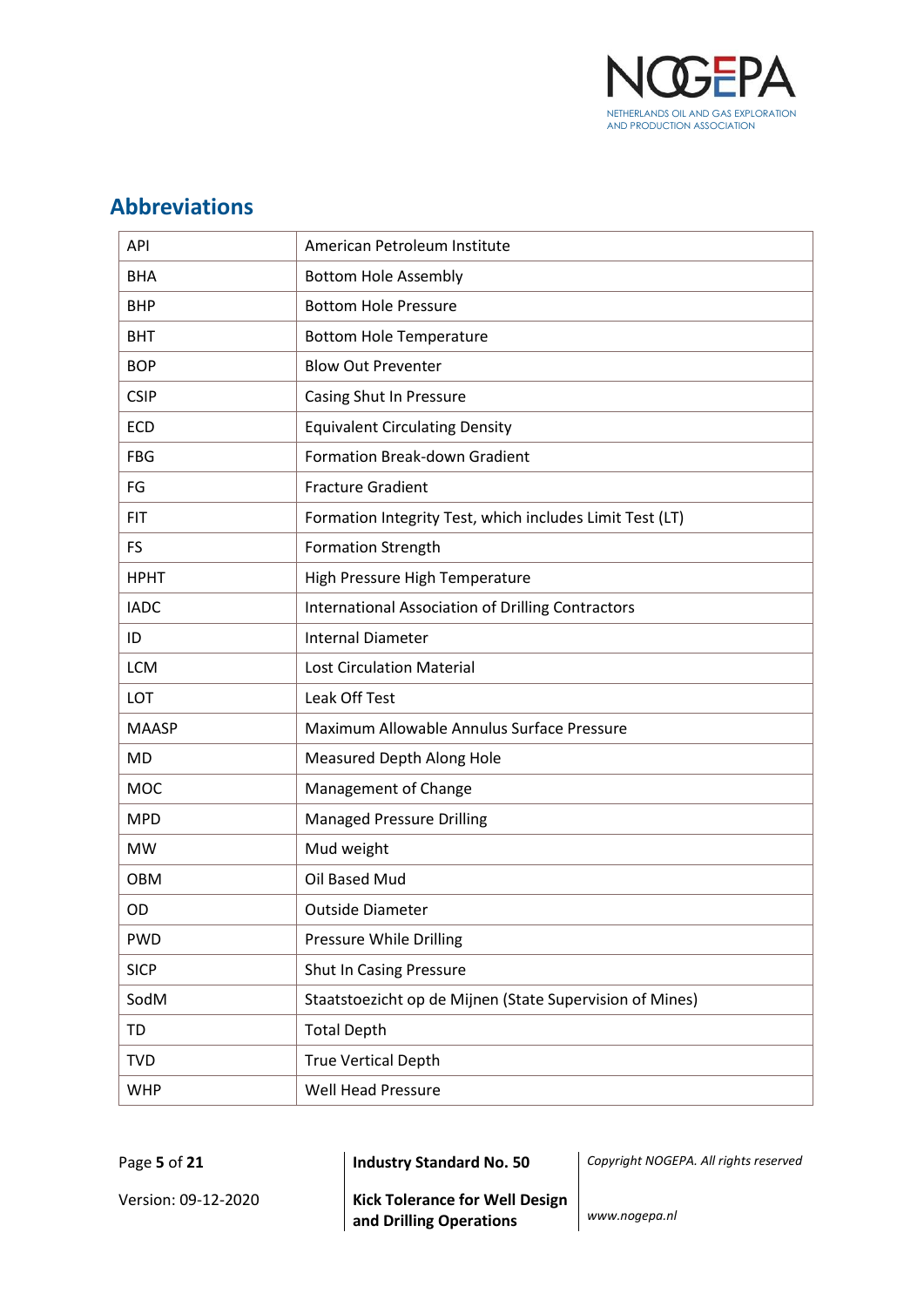

| Legal Regulierients |                 |  |
|---------------------|-----------------|--|
| Offshore Safety     | EU Directive 20 |  |
| Diroctivo           |                 |  |

## <span id="page-5-0"></span>**Legal Requirements**

| <b>Offshore Safety</b><br>Directive                               | EU Directive 2013/30/EU                                                                                                                                                                                                                           |  |
|-------------------------------------------------------------------|---------------------------------------------------------------------------------------------------------------------------------------------------------------------------------------------------------------------------------------------------|--|
| <b>Mining Decree</b>                                              | The current decree section 5.3 incorporates articles relating to<br>"Boorgaten".                                                                                                                                                                  |  |
|                                                                   | Of critical importance are 3 goal setting articles (67, 68 and 69)<br>providing instructions to prevent damage and the obligation to control<br>subsurface fluids.                                                                                |  |
| Article 67                                                        | 1. When constructing, using, maintaining, repairing and<br>decommissioning a borehole, measures shall be taken to prevent<br>damage.                                                                                                              |  |
| Article 68                                                        | 2. The construction, maintenance, repair and decommissioning of a<br>borehole shall take place under the responsibility and in the presence<br>of the operator. The use of the borehole shall take place under<br>responsibility of the operator. |  |
|                                                                   | The activities as meant in Article 67.1 shall only be performed if the<br>substances in question from subsoil formations can be maintained<br>under control.                                                                                      |  |
| Article 69<br>1. A borehole shall be fitted with suitable tubing. |                                                                                                                                                                                                                                                   |  |
|                                                                   | 2. Each series of tubing as referred to in Article 69.1 shall be cemented<br>over a sufficient distance and then tested for reliability.                                                                                                          |  |
|                                                                   | 3. The first series of tubing shall be properly sealed immediately after it<br>has been properly cemented.                                                                                                                                        |  |
| <b>Mining Regulation</b>                                          | Chapter 8.2.1.1 8.2.1.1.1 8.2.1.1.2 8.2.1.2                                                                                                                                                                                                       |  |
|                                                                   | 8.2.2.1<br>8.2.3.2<br>8.3.3.2                                                                                                                                                                                                                     |  |
|                                                                   | 8.4.1.<br>8.4.3<br>8.3.4.1                                                                                                                                                                                                                        |  |

## <span id="page-5-1"></span>**Related Documents**

| API RP49       | Drilling & Well Servicing operations involving $H_2S$   |
|----------------|---------------------------------------------------------|
| API 5C2        | Performance properties of casing, tubing and drill pipe |
| API 5CT        | Casing and tubing connections                           |
| API 6A         | Wellhead and X-mas tree equipment                       |
| <b>API 14C</b> | Surface safety systems for offshore platforms           |
| API 16A        | Drill through equipment                                 |

Version: 09-12-2020 **Kick Tolerance for Well Design and Drilling Operations** *www.nogepa.nl*

Page **6** of **21 Industry Standard No. 50** *Copyright NOGEPA. All rights reserved*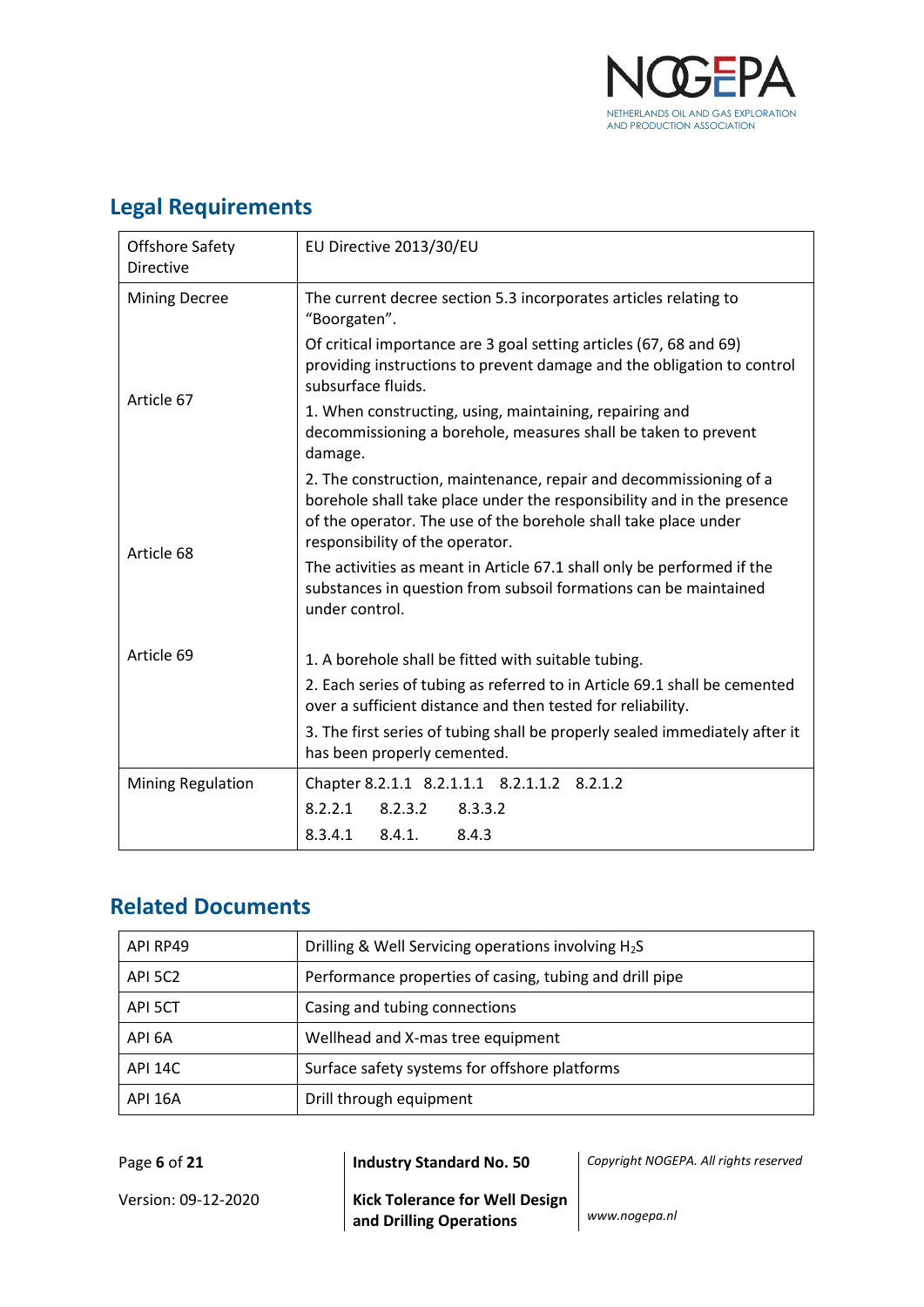

| API S53  | BOP equipment systems |
|----------|-----------------------|
| API RP64 | Diverter systems      |

| $ISO$ 10407 - 1993 | Drill stem design & operating limits     |
|--------------------|------------------------------------------|
| $ISO$ 10423 - 2009 | Wellhead & X-mas tree equipment          |
| ISO 10426          | Cement & materials for well cementing    |
| ISO 11960 - 2014   | Casing, tubing & pup joints              |
| ISO 13628          | Design & operation of subsea wells       |
| ISO 16530-1        | Well Integrity Life Cycle Governance     |
| ISO 16530-2        | Well Integrity for the Operational Phase |

| <b>NOGEPA Industry</b><br>Standard 1  | <b>Training</b>                                           |
|---------------------------------------|-----------------------------------------------------------|
| <b>NOGEPA Industry</b><br>Standard 4  | Competency                                                |
| <b>NOGEPA Industry</b><br>Standard 41 | Well Engineering and Construction Process                 |
| <b>NOGEPA Industry</b><br>Standard 42 | <b>Well Examination</b>                                   |
| <b>NOGEPA Industry</b><br>Standard 43 | Surface BOP                                               |
| <b>NOGEPA Industry</b><br>Standard 44 | Standards & Acceptance Checklist                          |
| <b>NOGEPA Industry</b><br>Standard 45 | Well Decommissioning/Het buiten gebruikstellen van putten |
| <b>NOGEPA Industry</b><br>Standard 46 | Well Integrity Management                                 |
| <b>NOGEPA Industry</b><br>Standard 48 | <b>Independent Verification Management</b>                |
| <b>NOGEPA Industry</b><br>Standard 50 | <b>Kick Tolerance</b>                                     |
| <b>NOGEPA Industry</b><br>Standard 51 | <b>Operational Barriers for Well Integrity</b>            |
| <b>NOGEPA Industry</b><br>Standard 80 | Standards and document control                            |

Page **7** of **21 Industry Standard No. 50** *Copyright NOGEPA. All rights reserved*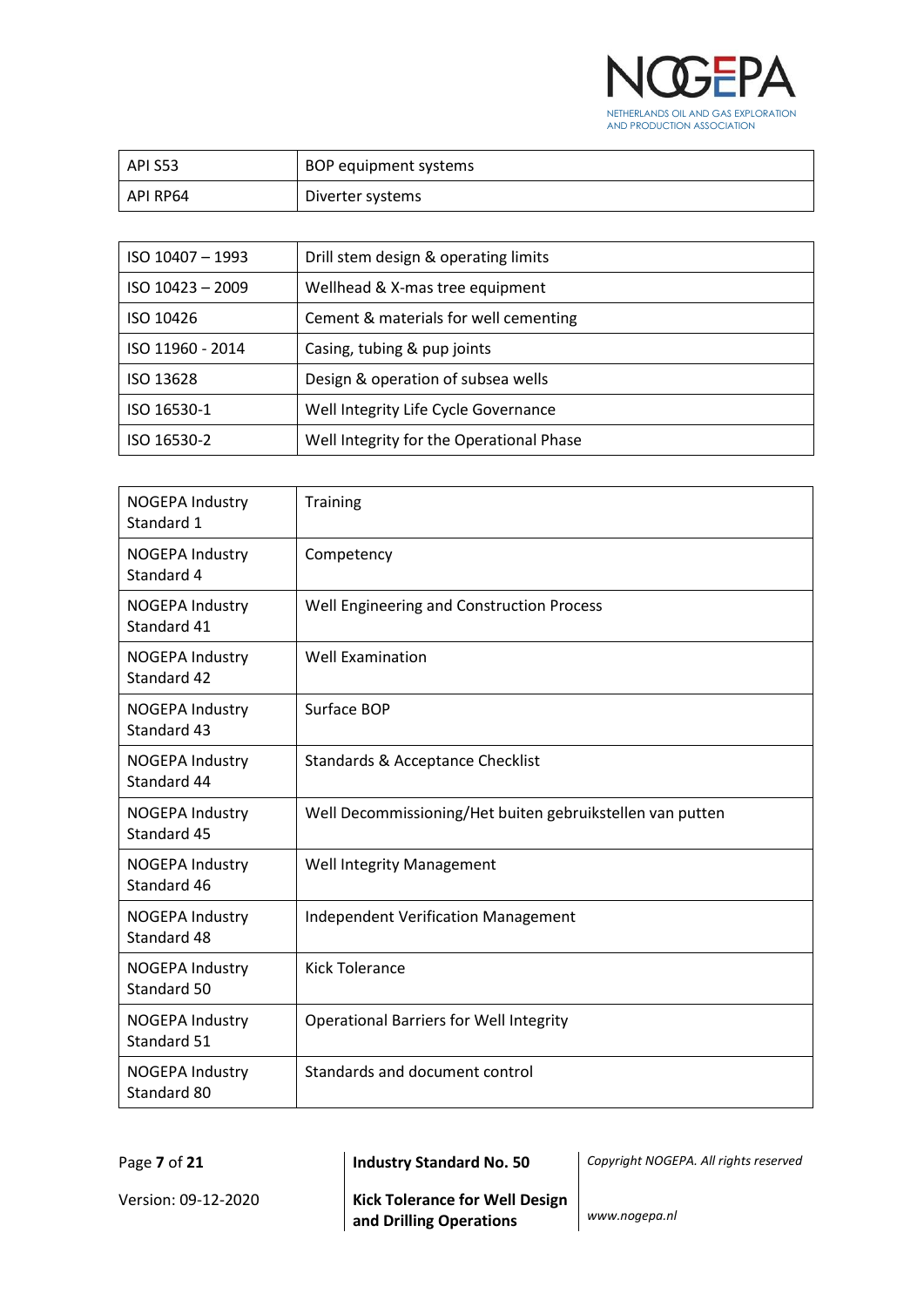

## <span id="page-7-0"></span>**Important Nomenclature used in this Standard**

| In the context of this Standard and when so used to describe a method or practice:                                                                                                                     |                                                                                                                                                                                                                                                                                                                                                                                                                                                                                                                                                                                          |  |
|--------------------------------------------------------------------------------------------------------------------------------------------------------------------------------------------------------|------------------------------------------------------------------------------------------------------------------------------------------------------------------------------------------------------------------------------------------------------------------------------------------------------------------------------------------------------------------------------------------------------------------------------------------------------------------------------------------------------------------------------------------------------------------------------------------|--|
| 'shall'                                                                                                                                                                                                | means that such method or practice reflects a mandatory provision of<br>law (in Dutch: dwingend recht). Such method or practice is mandatory<br>for those who are the addressees of such provision (mostly the<br>operators). A Standard can describe or quote, but not amend, mandatory<br>provisions. When an operator in exceptional cases for technical,<br>operational or HSE reasons cannot comply, exceptions shall be<br>documented and reported, and risks mitigated. Please note that this<br>does not release the operator from the obligation to comply with the<br>law. $*$ |  |
| 'should'                                                                                                                                                                                               | means that such method or practice reflects a Good Operating Practice.<br>An operator is generally expected to apply such method or practice, but<br>a specific situation may require a specific alternative. In other words: the<br>operator complies or explains, and documents the explanation. *                                                                                                                                                                                                                                                                                     |  |
| 'could'                                                                                                                                                                                                | means that such method or practice is of an advisory nature or<br>mentioned by way of example. An operator is not obliged to comply and<br>is not obliged to explain if he does not comply.                                                                                                                                                                                                                                                                                                                                                                                              |  |
| * Please refer to paragraph 2.3 of Standard 80 (Standards and Document Control), for further<br>explanation on an exception of a 'shall' provision, or on a comply-or-explain of a 'should' provision. |                                                                                                                                                                                                                                                                                                                                                                                                                                                                                                                                                                                          |  |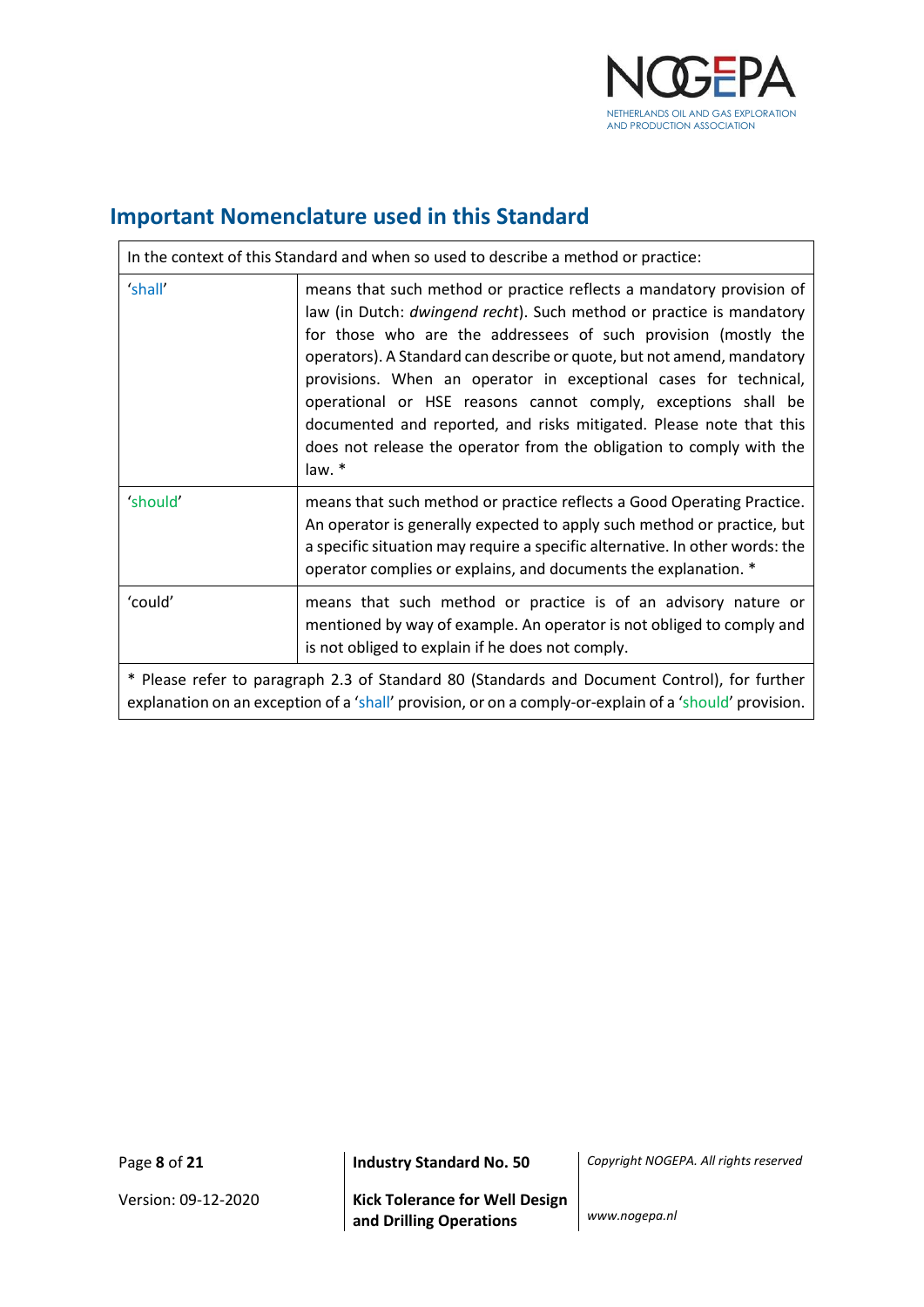

## <span id="page-8-0"></span>**1. Executive Summary**

This Standard gives guidance to address adequate kick tolerance requirements for all Operators active in the Netherlands and on the Dutch Continental Shelf. Risk Assessment is an important tool to establish adequate kick tolerances when designing and drilling a well and for assessing whether additional mitigating measures or contingencies have to be planned and executed.

Correctly calculating and understanding kick tolerance is essential to safe well design and drilling the well.

There are numerous Standards and Guidelines related to drilling processes. These describe best practices and recommendations in detail. However, even though kick tolerance is a critical and fundamental concept for the drilling industry, no uniformity is found between the various operators and drilling contractors and neither the API nor the IADC seem to provide a standard method.

Relaxed kick tolerances may lead to unacceptable levels of risks and unnecessary well problems.

When kick tolerances are set too conservatively, this will lead to increased costs, due to an overengineered well design. The consequence may be that some wells will not be technically feasible.

The aim of this Standard is not to set upfront arbitrary volumes as a minimum for kick volume.

For each well the calculations must be made, based upon pore pressure, fracture gradients and well architecture.

The ultimate goal is to have a Standard that will be used by engineers at the office during the well-planning stage, as well on rig site by drilling supervisors, to offer a clear and direct evaluation of the conditions of the well, allowing safe continuation of the drilling operations.

Also important when defining kick tolerances are:

- Clear instructions on rig site.
- Competence, communication and team work in place.
- Calibrated dual pit level and trip-tank measurement system.
- Adequate BOP and BOP control system.
- Third party monitoring of well and measurement (MPD, Mud Logging Services etc.)

Given the international nature of our industry imperial units have been used.

Page **9** of **21 Industry Standard No. 50** *Copyright NOGEPA. All rights reserved*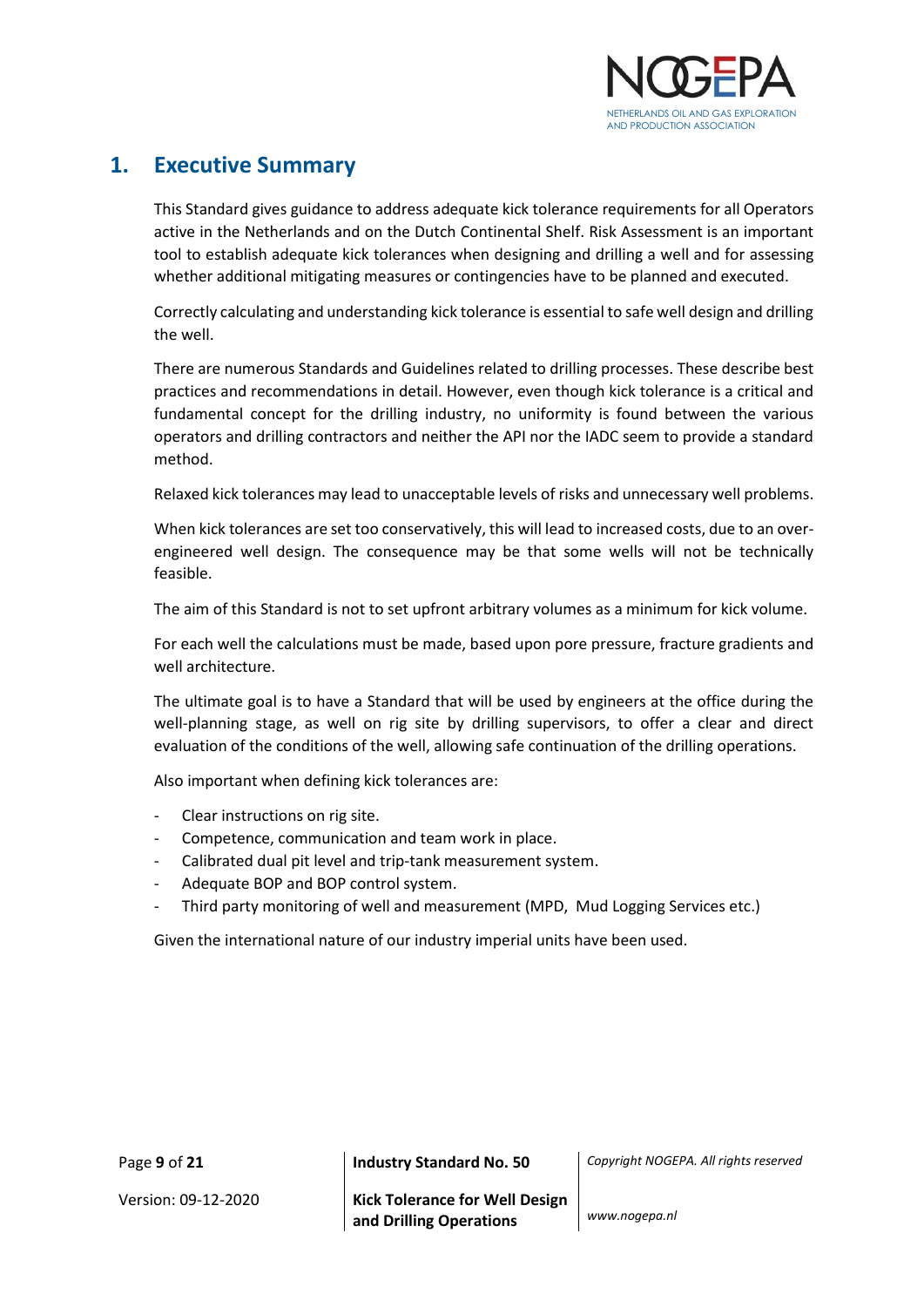

## <span id="page-9-0"></span>**2. Scope and application**

## <span id="page-9-1"></span>2.1 **Scope**

The purpose of this Standard, hereinafter referred to as "Standard", is to provide guidance to establish adequate kick tolerances, for use by Exploration & Production (E&P), companies, when designing programs for drilling exploration or development wells.

The scope of this Standard is restricted to:

- The Netherlands and the Dutch Continental Shelf;
- Drilling Exploration, Appraisal and Development wells; and
- Sidetracks or deepening of existing wells.

#### <span id="page-9-2"></span>2.2 **Application**

This Standard **should** be applied for setting kick tolerances when designing and drilling for wells for E&P companies.

It is noted that HPHT and MPD wells may require a higher level of attention to a wider range of potential risk scenarios.

Version: 09-12-2020 **Kick Tolerance for Well Design and Drilling Operations** *www.nogepa.nl*

Page **10** of **21 Industry Standard No. 50** *Copyright NOGEPA. All rights reserved*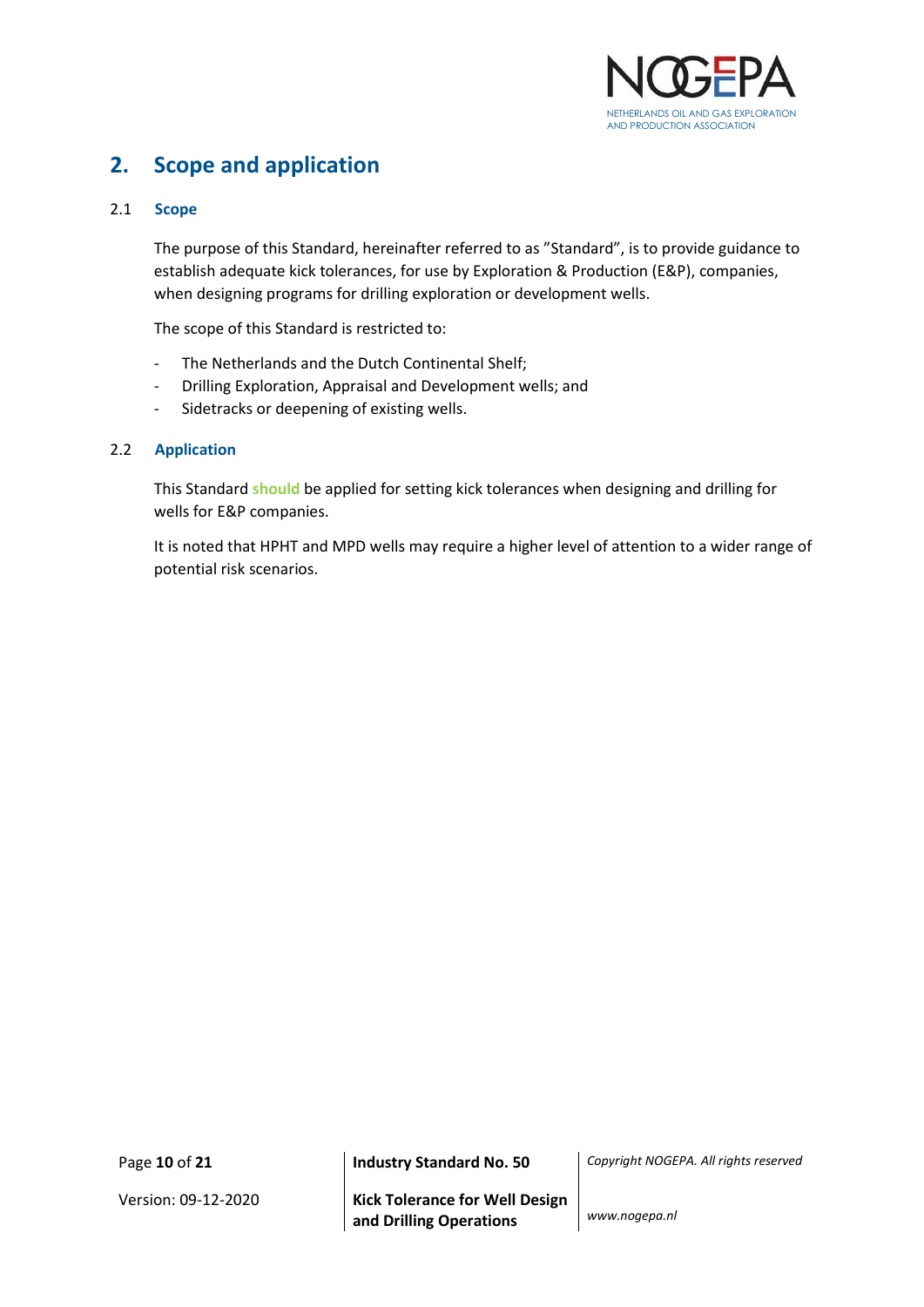

## <span id="page-10-0"></span>**3. Kick Tolerance**

## <span id="page-10-1"></span>3.1 **Definition**

Kick Tolerance is an important factor in the industry, that allows drilling engineers to establish several parameters in the design and execution phase of a well, such as casing depths, open hole lengths, well control safety margins, etc. It can also be considered a valuable safety factor to prevent well control problems. Several different definitions and calculation approaches can be found for this term.

For practical purposes, kick tolerance may be defined as the maximum kick volume on bottom which can be tolerated without fracturing the weakest zone in the wellbore, normally assumed to be at the last casing shoe.

## <span id="page-10-2"></span>3.2 **Calculating Kick Tolerance while planning**

The amount of influx volume that enters the well depends on:

- underbalance between mud weight and pore pressure.
- reservoir porosity and permeability.
- influx type and density.
- sensitivity and reliability of detection equipment.
- reaction time of well control crew.
- type well shut in procedure.
- time of BOP closure.
- drilling fluid type
- hole volume

It must be understood that the calculated kick tolerance for a well design is usually based on more or less accurate assumptions of formation strength, pore pressure and other parameters.

For the purpose of well design and monitoring of wells with potential kick capability, kick tolerance should be calculated in terms of kick volume which can be circulated out without fracturing the weakest zone in the wellbore, normally assumed to be at the last casing shoe. Such calculation should not be oversimplified and as a minimum be in line with current industry practice calculation methods such as the formula below, where the effects of T (temperature) and Z (compressibility) are ignored.

When calculating kick tolerance we differentiate between two scenarios:

- i. Drilling kick
- ii. Swab kick

Assumptions for Kick Tolerance calculation shown on the next page:

| Page 11 of 21       | <b>Industry Standard No. 50</b>                                        | Copyright NOGEPA. All rights reserved |
|---------------------|------------------------------------------------------------------------|---------------------------------------|
| Version: 09-12-2020 | Kick Tolerance for Well Design <sup>1</sup><br>and Drilling Operations | www.nogepa.nl                         |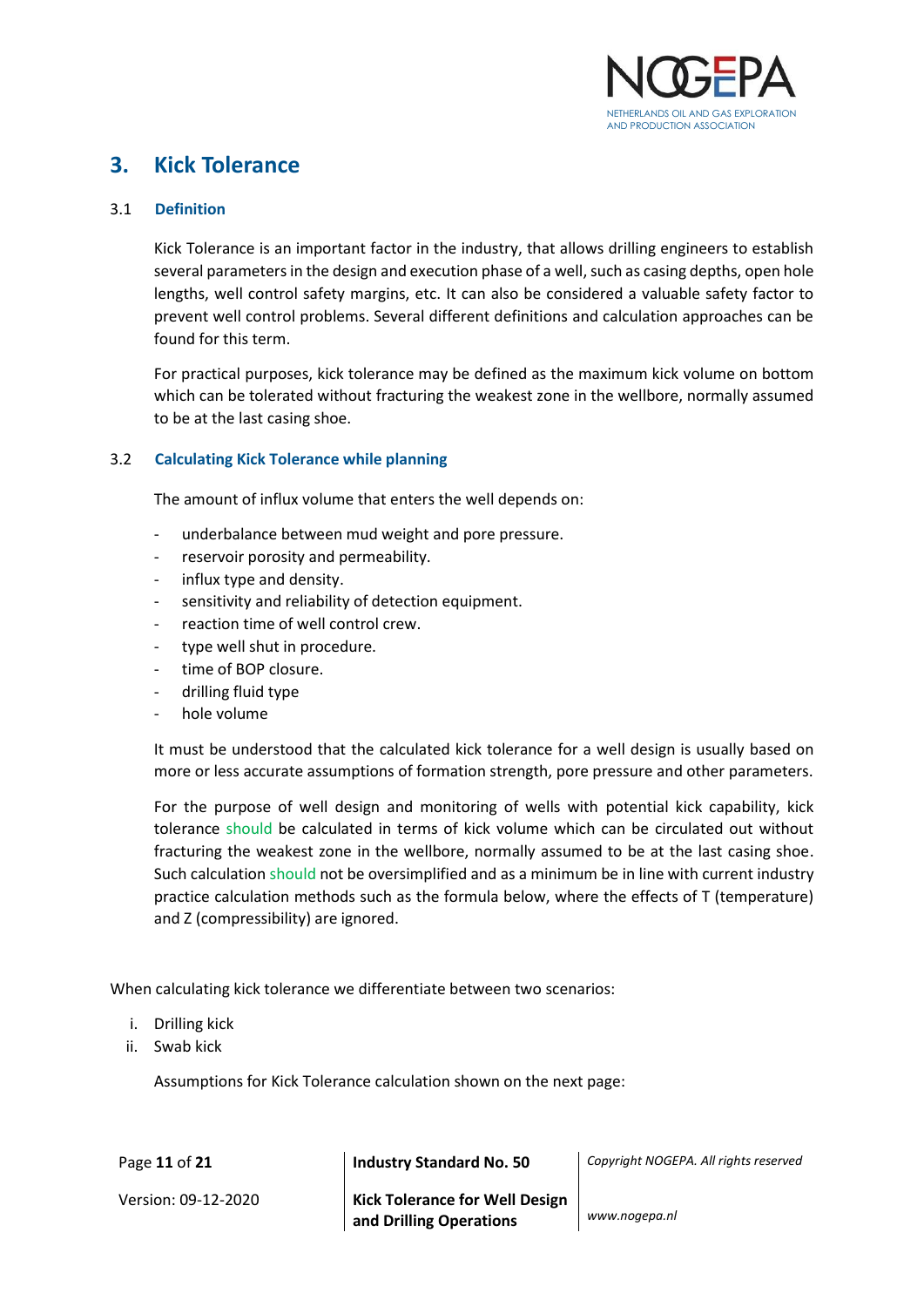

- vertical well (yet this does not only apply to vertical wells).
- single mono phase gas bubble.
- two drill string diameters (BHA & DP).
- one open hole size.
- constant ECD profile.

The following has been neglected:

- gas velocity and its real distribution in the annulus.
- P & T influence on mud weight and influx gradient.
- gas composition, dispersion and solubility.
- Any frictional pressure loss effects. The calculation is based on static conditions

#### **i. Drilling Kicks**

When the top of the gas bubble reaches the shoe while being circulated using the Driller's method, the pressure at the casing shoe is given by:

$$
P_x = P_f - P_g - (Z_{OH} - H - Z_{CSG}) \times G_{mud}
$$

where

 $P_x$  = Pressure at the casing shoe, psi

 $P_f$  = Formation pressure at section TD, psi

 $P_g$  = Hydrostatic head of gas bubble (H x G<sub>gas</sub>), psi

- H = Height of gas bubble at casing shoe, ft
- $G_{gas}$  = Gradient of gas (0.05 to 0.15), psi/ft

 $G_{\text{mud}}$  = Maximum gradient of mud (Maximum mud weight, ppg x 0.052), psi/ft

 $Z_{OH}$  = Vertical depth of open hole at section TD, ft

 $Z<sub>CSG</sub>$  = Vertical depth of casing shoe, ft

Re-arranging the above equation in terms of H and replacing  $P_x$  by the fracture pressure at the shoe (Pfrac) gives:

$$
H = \frac{P_f - (Z_{OH} - Z_{CSG}) \times G_{mud} - P_{frac}}{(G_{gas} - G_{mud})}
$$

where

 $P_f$  = Formation pressure at section TD, psi

 $Z_{OH}$  = Vertical depth of open hole at section TD, ft

Page **12** of **21 Industry Standard No. 50** *Copyright NOGEPA. All rights reserved*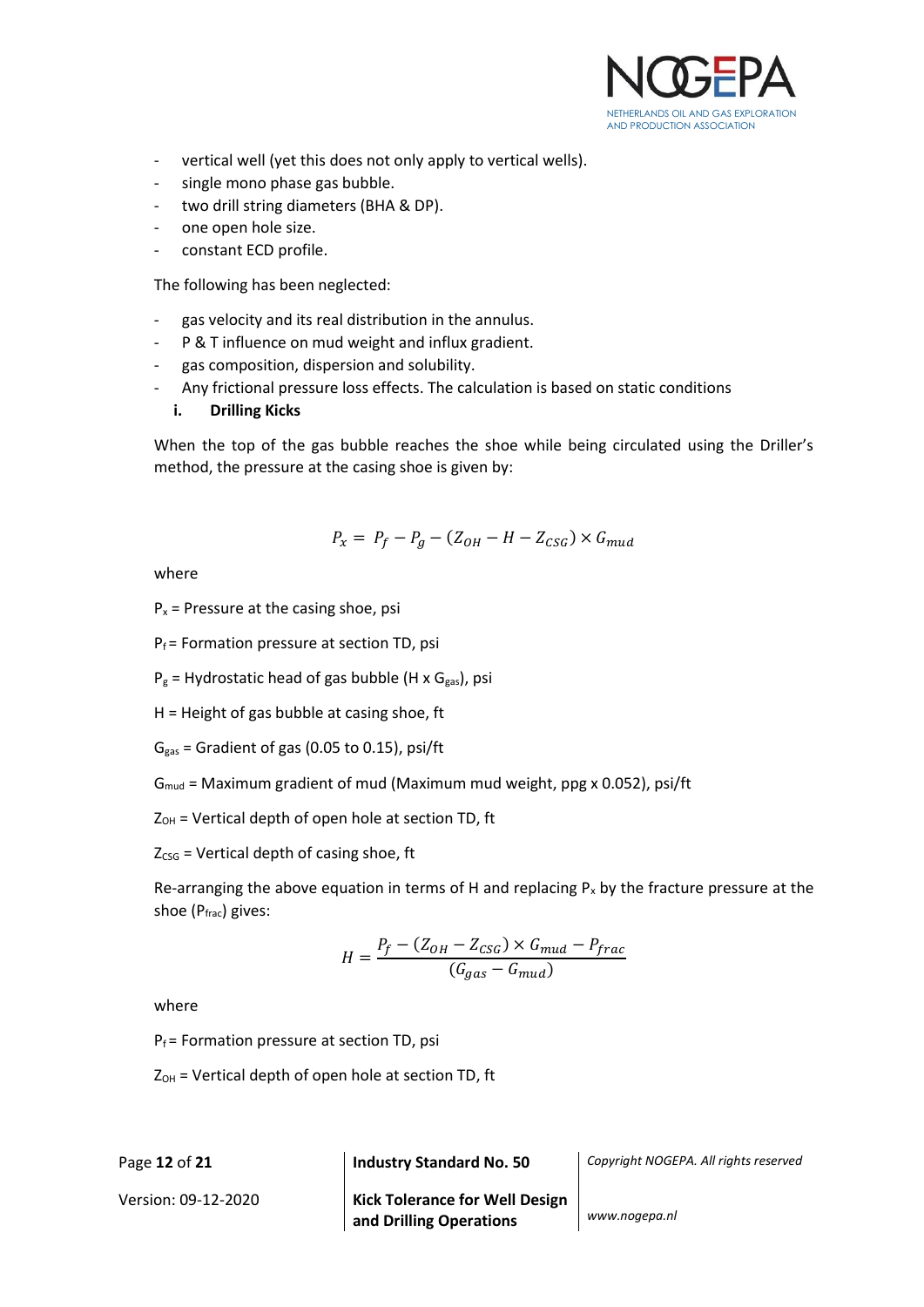

 $Z<sub>CSG</sub>$  = Vertical depth of casing shoe, ft

 $G_{\text{mud}}$  = Maximum gradient of mud (Maximum mud weight, ppg x 0.052), psi/ft

 $P_{\text{frac}}$  = Fracture pressure at casing shoe (=  $LOT_{\text{p}pq} \times Z_{CSG} \times 0.052$ ), psi

 $G_{gas}$  = Gradient of gas (0.05 to 0.15), psi/ft

The volume of the (gas) influx at the casing shoe is

$$
V_1 = H \times CAP_{ann}
$$

where

H = Height of gas bubble at casing shoe, ft

CAPann = Volumetric capacity of the annulus between pipe and hole, bbl/ft

At bottom hole conditions the equivalent volume of the (gas) influx is given by: $P_2 \times V_2 =$  $P_1 \times V_1$ 

where

 $P_1$  = Fracture pressure at casing shoe (=  $LOT_{ppq} \times Z_{CSG} \times 0.052$ ), psi

 $V_1$  = The volume of the (gas) influx at the casing shoe, bbl

 $P_2$  = Formation pressure at section TD, psi

$$
V_2 = \frac{P_1 \times V_1}{V_2}
$$

The value of  $V_2$  is the kick tolerance in bbls.

With other words: Kick tolerance can be explained as follows:

Kick tolerance is the maximum vertical height of a gas influx column that the open hole section can tolerate. This height is converted into a volume, considering the geometry of the hole minus the geometry of the drill string. This is the largest volume of influx that can be safely removed from the well.

These formulas in either direction are incorporated in several available software or Excel spreadsheets. With reference to the documents mentioned in section 1 and software documentation (Schlumberger, Landmark, etc.) the individual parameters will not be explained further. It should be noted that Landmark is applying temperarture and Z-factor in their calculations.

Page **13** of **21 Industry Standard No. 50** *Copyright NOGEPA. All rights reserved* Version: 09-12-2020 **Kick Tolerance for Well Design and Drilling Operations** *www.nogepa.nl*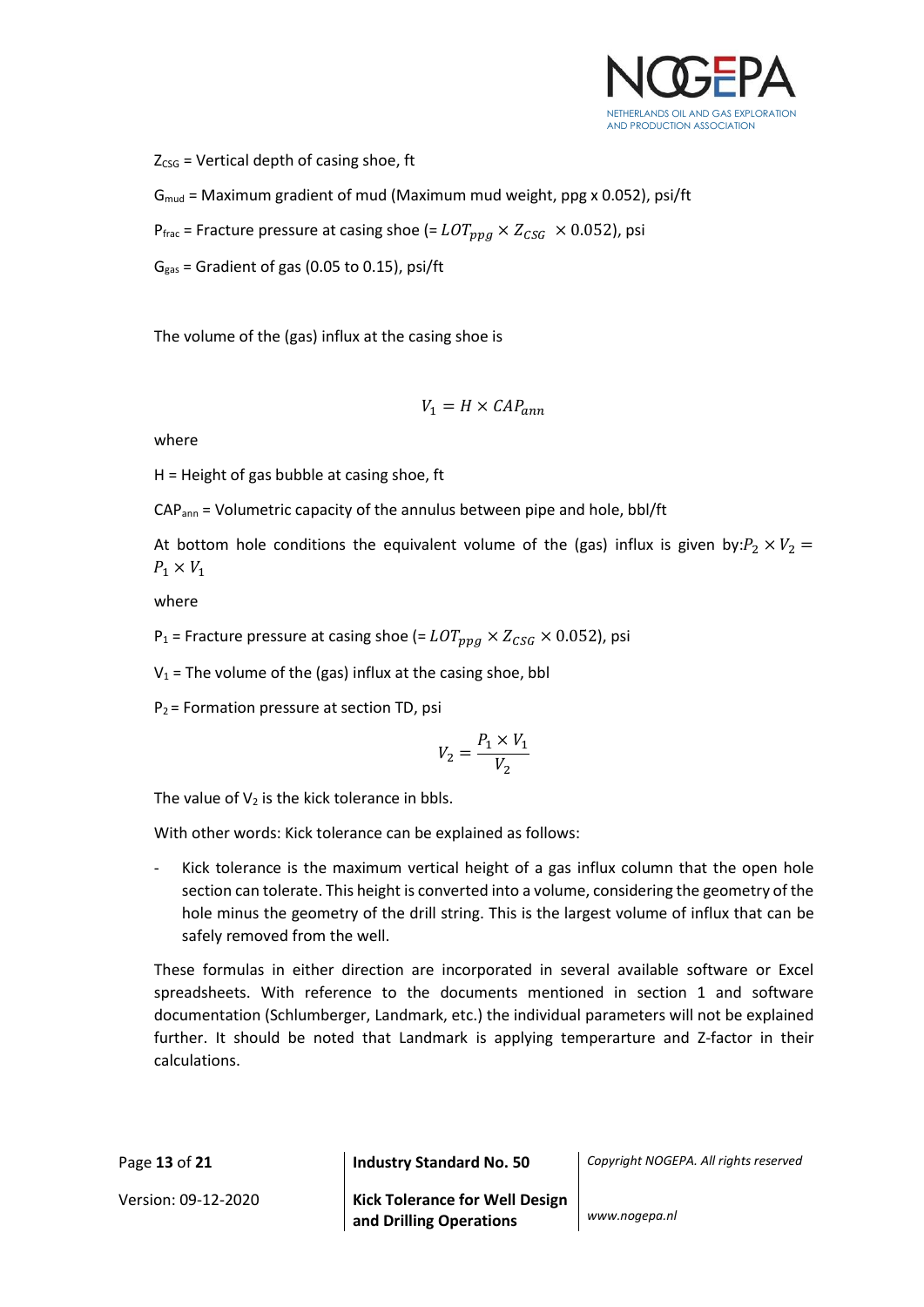

During well planning the required FIT value can be determined based on the minimum required kick tolerance volumes.

The following minimum kick tolerance volumes are a guide to calculate the required FIT as a first iteration and subject to the input parameters for the well to be designed:

- 50 Bbls for all hole sizes of 16" or greater.
- 25 Bbls for hole sizes in between 16" and 8-1/2".
- 13 Bbls for hole sizes of 8-1/2" and less.

These volumes are based on the industry practice of the open hole volume of 2 stands of triple drill pipe, which are considered to provide sufficient margin to detect a kick and safely close in the well (i.e. the influx volume not exceeding the KT volume). Detectable volume should not be confused with the KT volume (i.e. the maximum allowable influx volume that can still be circulated out safely without fracturing the weak point).

These volumes do not address the difference between swab kicks and kicks while drilling.

The standard kick intensity is usually 0.5 ppg in addition to the maximum anticipated formation pressure.

For any resulting value lower than the kick tolerance volumes suggested above a risk assessment should be done, to assess whether potential outcomes of kicks stay within acceptable consequence levels.

This risk assessment should distinguish between swab kicks and kicks while drilling and address the different surface set up, detection system and alarm setting during tripping and drilling

The risk assessment should also include amongst others an assessment of the feasibility of being able to detect the smaller influx volume (considering accuracy and reliability of the kick detection system), crew response time. The risk assessment of lower kick tolerance volumes could also include sensitivity checks on uncertainties such as pore pressure prediction, formation strength, formations tops, etc. The risk assessment could include an assessment of possible mitigations (e.g. pumping out of hole to reduce the risk of swabbing); or whether an additional casing point could be required in the well design.

Page **14** of **21 Industry Standard No. 50** *Copyright NOGEPA. All rights reserved*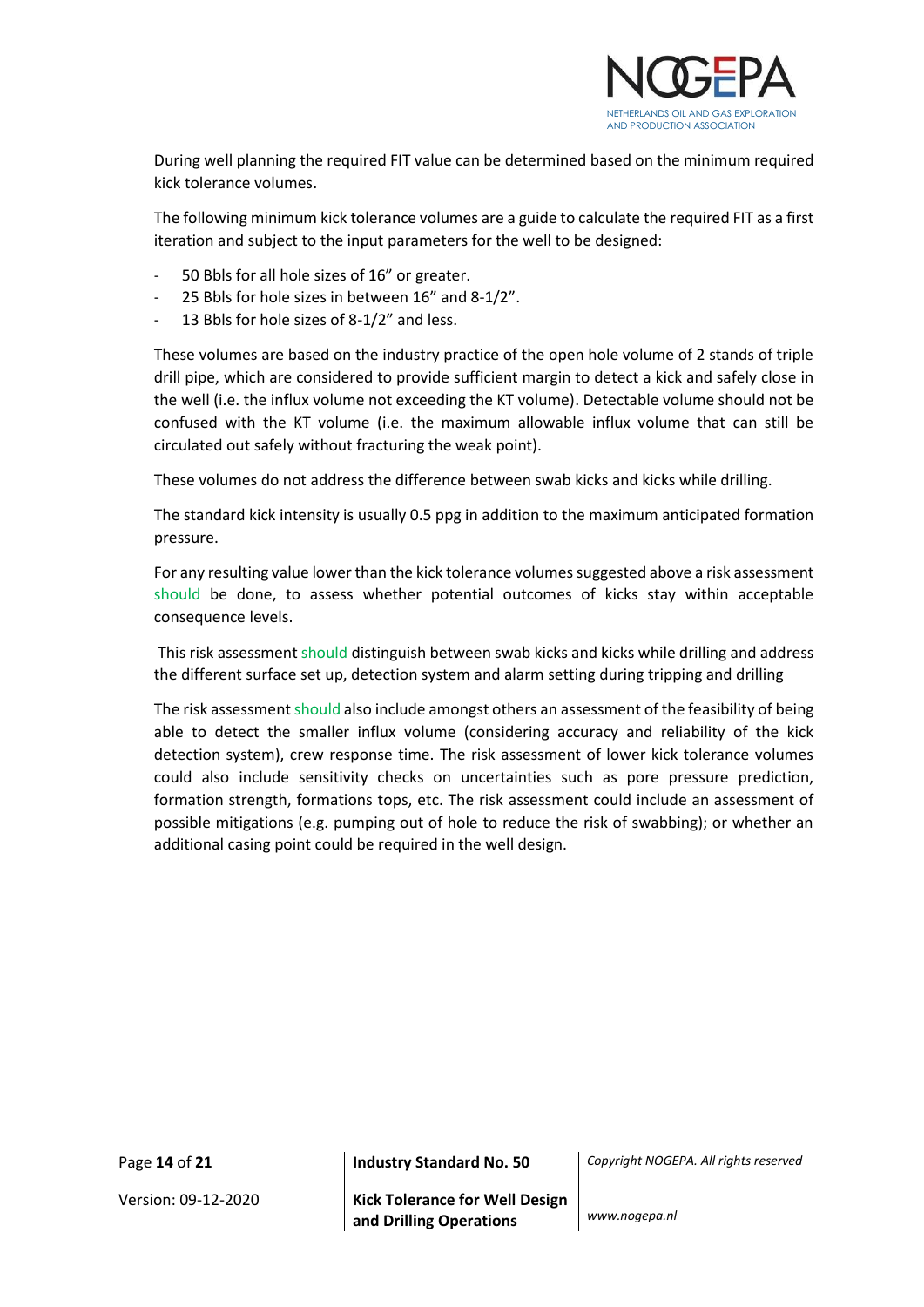



This picture shows that in order to achieve a kick tolerance of 50 bbls, the formation strength the weakest zone in the wellbore, normally assumed to be at the corresponding previous casing shoe needs to be 13.0 ppg

#### <span id="page-14-0"></span>3.3 **Adjusting Kick Tolerance during drilling**

While drilling, the actual kick tolerance should be recalculated as soon as more accurate information is available. Such as:

- LOT (leak off test) or FIT result.
- Actual mud density.
- Actual formation strength in the well bore
- Actual pore pressure data

Once the actual kick tolerance has been evaluated it needs to be compared with the calculated values during well planning. If the kick tolerance is smaller than the values documented in the drilling program the rig needs to be informed about the changes by means of the MOC procedure of the individual Operator. Additional measures (training, equipment, supervision) might be required to proceed operations with the smaller numbers. These measures should be mentioned in the MOC.

Since rig equipment is known and crew competency evaluated the minimum values can be risk assessed and validated.

| Page 15 of 21       | <b>Industry Standard No. 50</b>                           | Copyright NOGEPA. All rights reserved |
|---------------------|-----------------------------------------------------------|---------------------------------------|
| Version: 09-12-2020 | Kick Tolerance for Well Design<br>and Drilling Operations | www.nogepa.nl                         |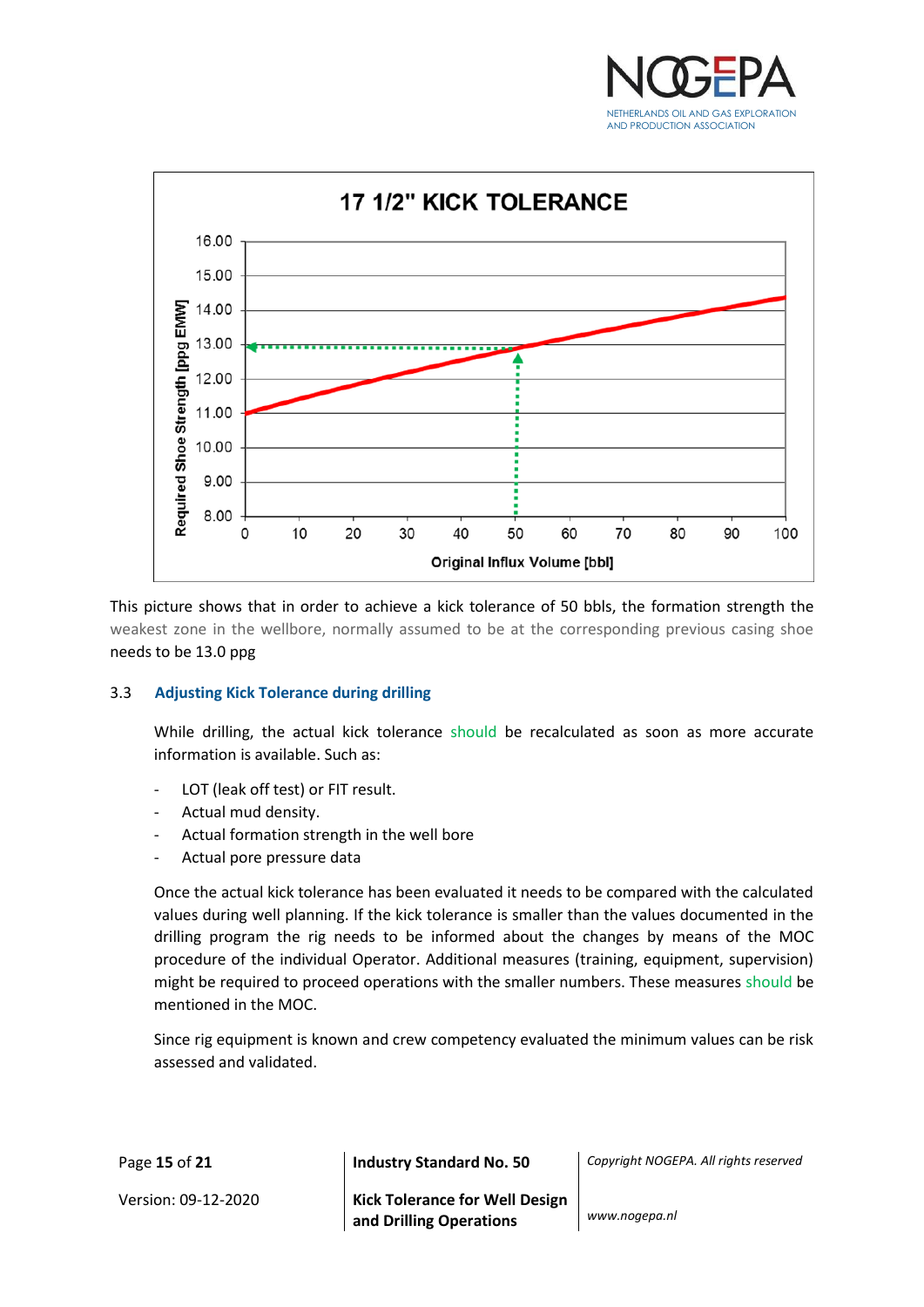



For a given formation strength of the weakest zone in the wellbore, normally assumed to be at the corresponding previous casing shoe 12.5 ppg, the kick tolerance is 39 bbls

Page **16** of **21 Industry Standard No. 50** *Copyright NOGEPA. All rights reserved*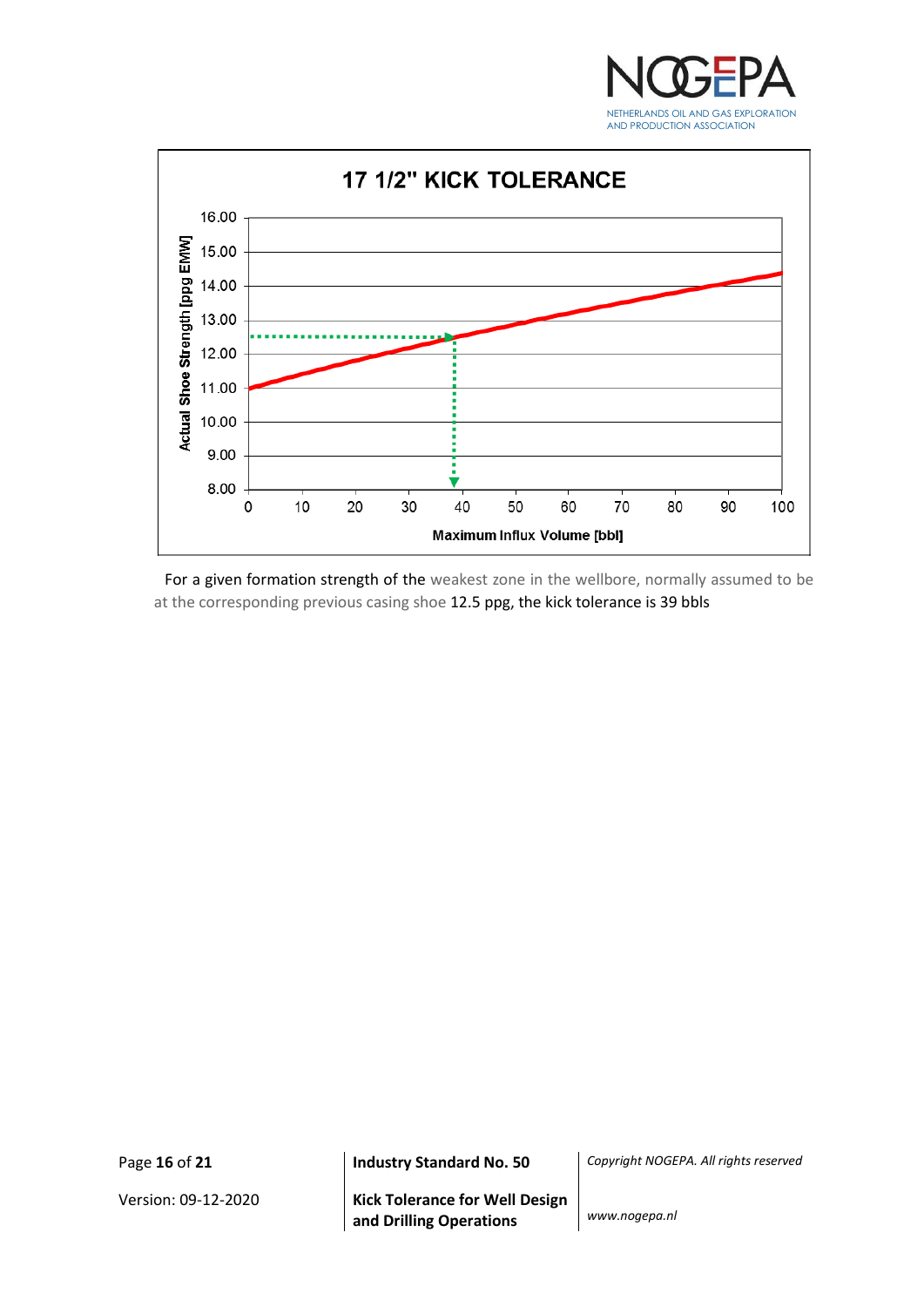

## <span id="page-16-0"></span>**4. Formation Evaluation**

## <span id="page-16-1"></span>4.1 **Fracture Gradient Determination**

Referring to below listed graph, we can distinguish three different kind of formation strength tests:

- FIT: Formation Integrity Test (or LT: Limit Test). A test carried out to a specified value, always planned below the fracture gradient of the formation.
- LOT: Leak off Test. A test carried out to the point where the formation shows the very first signs of leaking off (Fracture Initiation Pressure). Then pumping is stopped immediately.
- Formation Breakdown Test. A test carried out to the Formation Breakdown Pressure and beyond



#### <span id="page-16-2"></span>4.2 **Formation Integrity Test or Limit Test**

The main reasons for performing an FIT are:

- To investigate if the strength at the casing shoe is sufficient to cover all load cases identified to drill the next hole section.
- To investigate the strength of the cement bond around the casing shoe and to ensure that no communication is established with higher strata.

After having drilled out the shoe track of the casing plus a few more meters of fresh formation, the well will be circulated until a homogenous mud is in the well. With the drill bit pulled back

| Page 17 of 21       | <b>Industry Standard No. 50</b>                             | Copyright NOGEPA. All rights reserved |
|---------------------|-------------------------------------------------------------|---------------------------------------|
| Version: 09-12-2020 | Kick Tolerance for Well Design<br>  and Drilling Operations | www.nogepa.nl                         |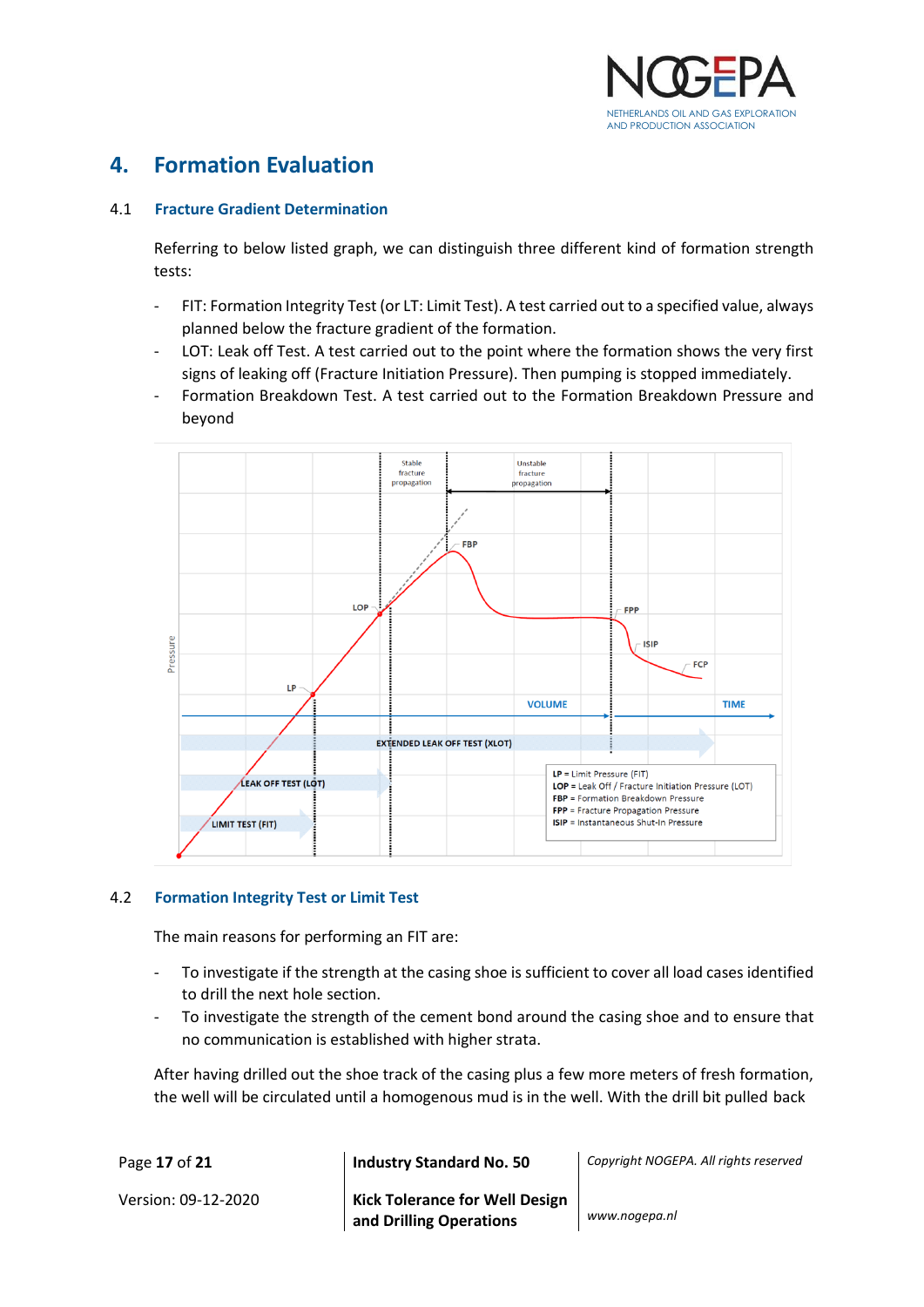

inside the casing shoe, the BOP will be closed and a pressure test to a previously calculated value will be carried out on the well, to verify that the shoe strength is as per the rock strength assumptions of the drilling program. The pressure test can be done while continuously pumping to the desired value, or in steps. The latter option could be chosen in case there is doubt that the required pressure will be achieved

## <span id="page-17-0"></span>4.3 **Leak-off Test**

The main reasons for performing a LOT are:

- To determine the maximum kick tolerance
- To collect regional information on the formation strength for optimization of well design for future wells.

## <span id="page-17-1"></span>4.4 **Formation Breakdown Gradient**

Knowledge of the formation breakdown gradient (FBG) could be of importance to obtain data for optimizing the design of future development wells. Determining of this pressure leads to permanently weakening of the formation. Therefore, the formation breakdown pressure should not be used to calculate the kick tolerance in the design or actual drilling of a well

Page **18** of **21 Industry Standard No. 50** *Copyright NOGEPA. All rights reserved*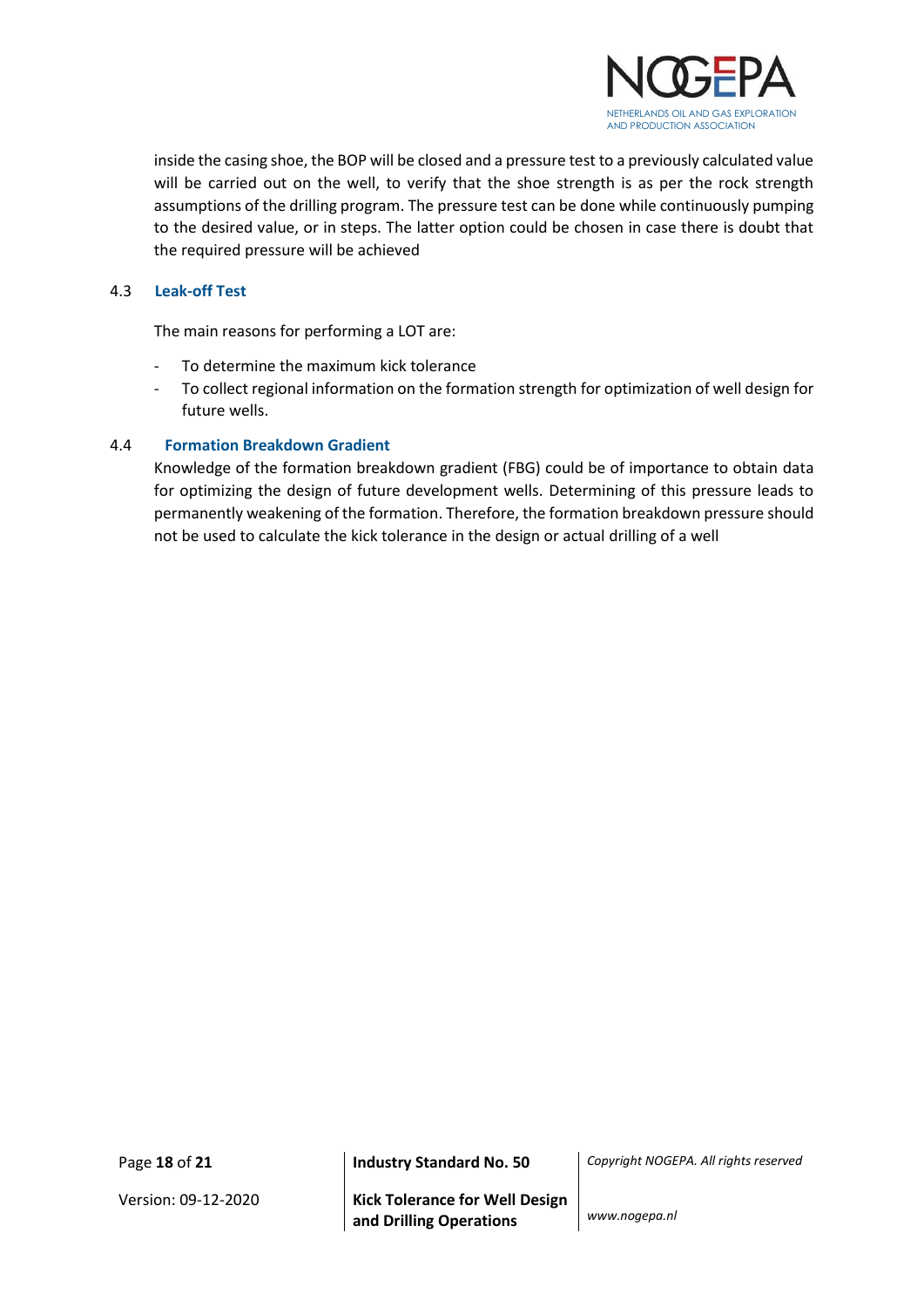

## <span id="page-18-0"></span>**5. Additional Factors affecting Kick Tolerance**

## <span id="page-18-1"></span>5.1 **Choke Line Friction or long & slim hole annulus**

The exposed formations beneath a casing string shall have sufficient strength to withstand the drilling loads that will be applied to them. The loads that will be applied include the hydrostatic pressure of the fluid column (static pressure), additional frictional pressure applied whilst circulating (equivalent circulating density or ECD) and the pressures that would be applied if an influx was taken into the wellbore. In most circumstances the kick tolerance calculation will be the defining force with respect to formation strength requirements, but equivalent circulating densities should also be considered, as they can be significant in slim hole sizes or where long choke lines are in use.

#### <span id="page-18-2"></span>5.2 **Losses during drilling**

Losses during drilling a hole section indicate a formation, which has a lower breakdown gradient than the formation in which the last casing has been installed and cemented into.

The formation strength at the last casing shoe remains valid as tested. However, the formation taking fluids might not provide sufficient integrity to drill deeper formation with higher pressure and mobile content.

In case formations with different pressure regime than the one taking losses need to be drilled to section TD several measures could be considered to provide kick tolerance in line with the kick tolerance at the casing shoe, such as:

- Open hole FIT, recalculate kick tolerance and assess whether drilling can continue safely or whether a design change is required (examples mentioned below)
- Intermediate casing/liner.
- Adjust TD.
- Plug back & re-drill.
- Cement squeeze or stress caging.

#### <span id="page-18-3"></span>5.3 **Choke Operator/Driller Errors**

During well control operations good communication is essential between the choke operator and the driller who controls the mud pump.

To allow for errors whilst operating the choke, a safety margin is applied by subtracting pressure from the leak off pressure at the weak point.

| Page 19 of 21       | Industry Standard No. 50              | Copyright NOGEP |
|---------------------|---------------------------------------|-----------------|
| Version: 09-12-2020 | <b>Kick Tolerance for Well Design</b> |                 |

Page **19** of **21 Industry Standard No. 50** *Copyright NOGEPA. All rights reserved*

**and Drilling Operations** *www.nogepa.nl*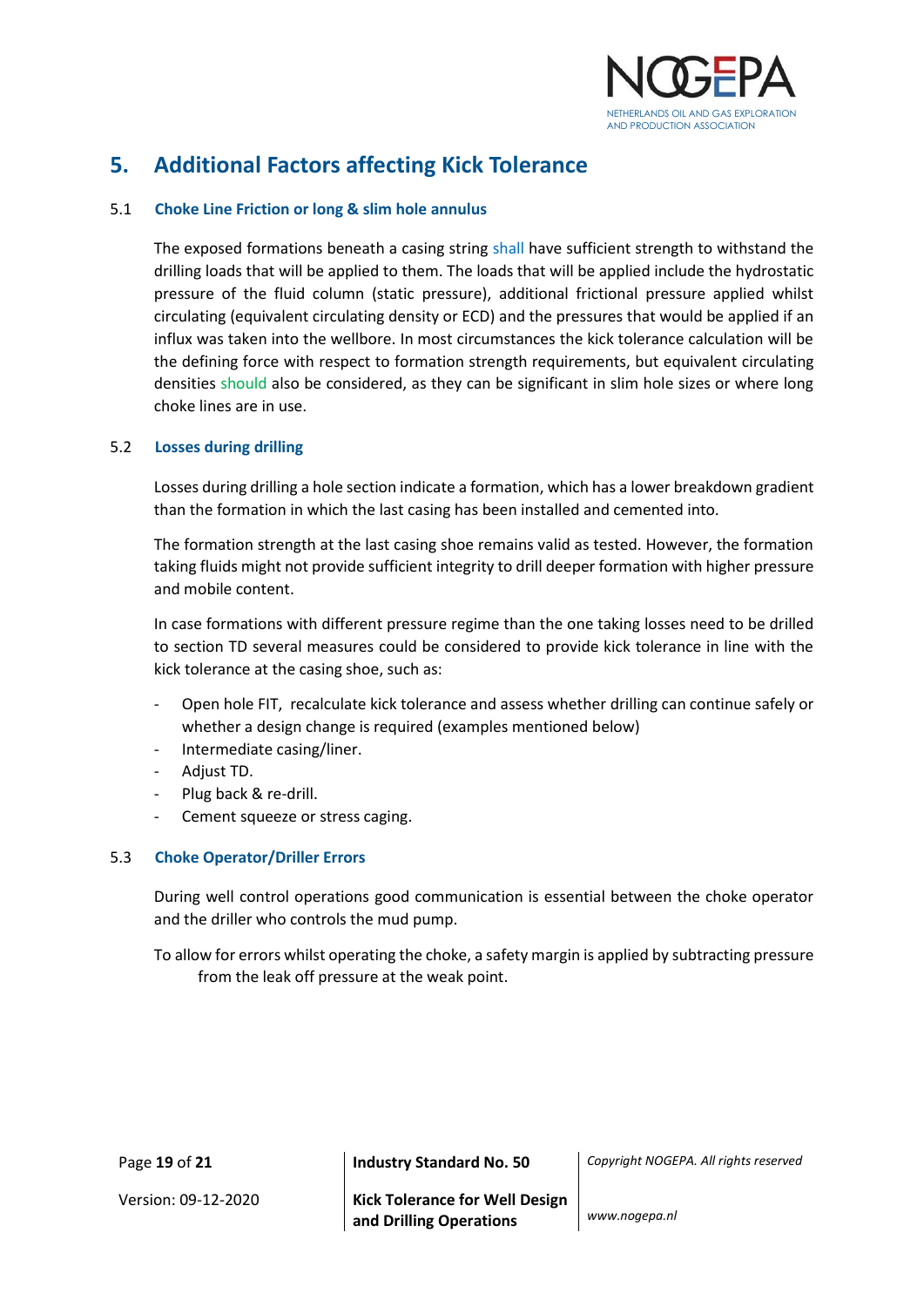

#### <span id="page-19-0"></span>5.4 **Errors in Kick Density, Compressibility factor Z and Temperature**

#### <span id="page-19-1"></span>5.4.1 **Kick Density**

The application of generalized gas gradients may lead to errors in the kick tolerance calculations. It is recommended to use actual gas gradients based on pressure and gas composition to make the kick tolerance calculation more robust

#### <span id="page-19-2"></span>5.4.2 **Z factor**

The industry uses Z=1 (considering the influx an ideal gas) for calculations. This is an acceptable way, since the errors will affect the result only marginally. No safety factor required. For significant high pressure or HPHT wells it is recommended to review the impact of the Z-factor on kick tolerance, since the Z-factor might be significantly higher than 1.

#### <span id="page-19-3"></span>5.4.3 **Temperature**

The simplified method that is in use assumes that the influx temperature is constant. But while it moves up the hole, temperature will reduce, therefore our calculations can be considered conservative again. No safety factor is required.

#### <span id="page-19-4"></span>5.5 **Solubility of influx into the oil Base Drilling Fluid**

The solubility of gas, CO2 and H2S in OBM are an additional risk to any drilling plan. All these gases can dissolve into the oil phase of the drilling fluid. Especially with higher pressures, solubility may cause an influx to become problematic due to rapid expansion at shallower depths. It is therefore recommended to perform more detailed calculation (using Z factor or multi-phase) in such situations.

#### <span id="page-19-5"></span>5.6 **Other Factors**

Parameters that affect the severity of a well control incident are amongst others:

- Swabbing
- BHA length, geometry & annular capacities
- Influx density
- Single bubble
- Presence of H2S & CO2
- Weakest point other than casing shoe
- Mud rheology
- Dispersion
- Fluid Migration
- Influx mobility
- Porosity and permeability
- Human, organisational and hardware factors

| Page 20 of 21       | <b>Industry Standard No. 50</b>                                  | Copyright NOGEPA. All rights reserved |
|---------------------|------------------------------------------------------------------|---------------------------------------|
| Version: 09-12-2020 | <b>Kick Tolerance for Well Design</b><br>and Drilling Operations | www.nogepa.nl                         |